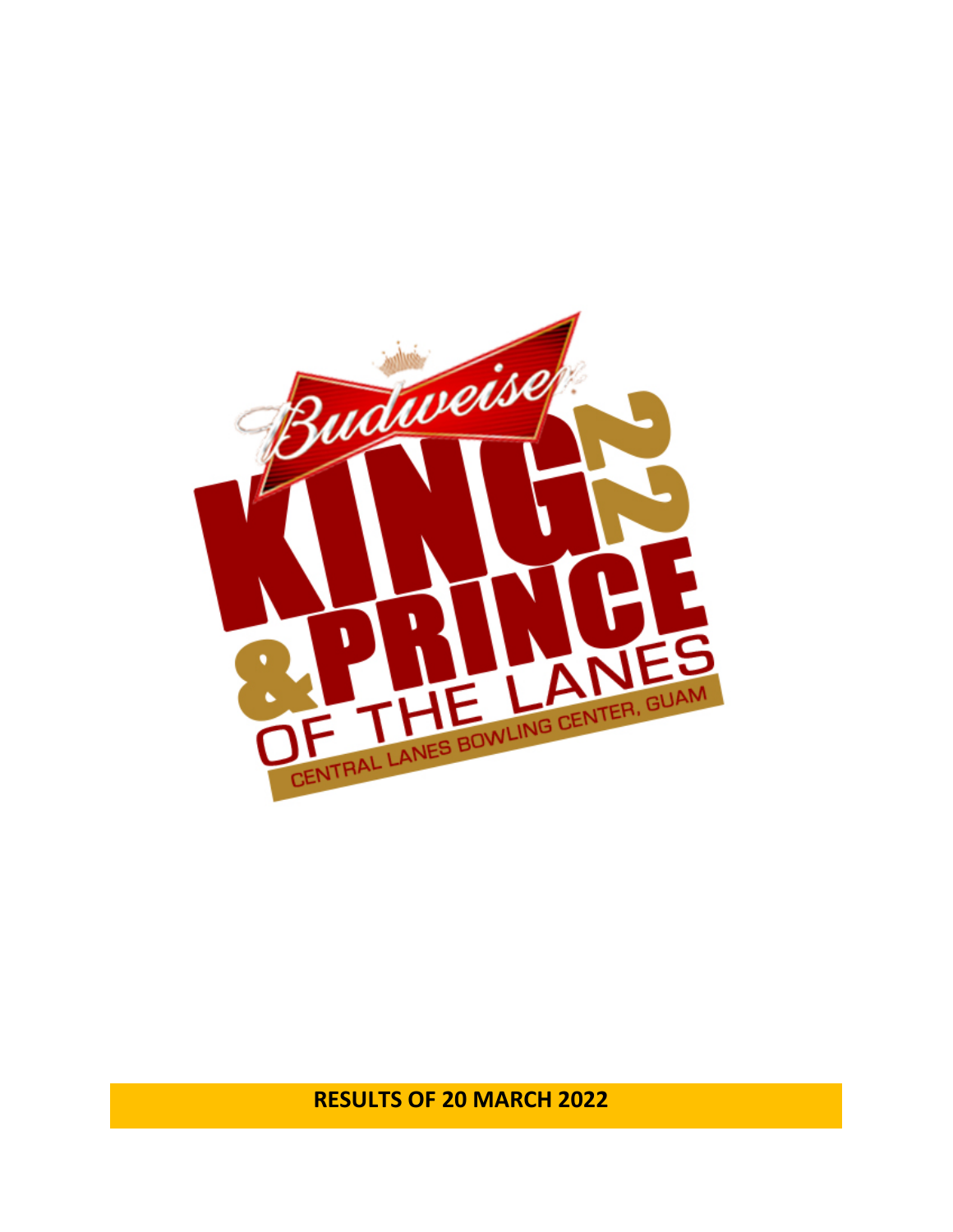## **Guam Bowling Congress Press Release**

### **Santos, Brown march to monthly titles**

Sunday, March 20, 2022 – CENTRAL LANES BOWLING CENTER, Tamuning, Guam

After opening with a four bagger, RJ Santos, calmly delivered three pocket strikes to close out the final match and claim the March edition of the Budweiser King of the Lanes against top seed Manny Tagle. Santos led by as much as twenty pins mid-game as Tagle managed to close the gap in the latter frames until the close out by Santos.

Tagle and Santos set up their finals appearance by ousting their respective semi-final opponents. Tagle upended 7<sup>th</sup> seed Darrell Scott while Santos derailed second seed Ray San Nicolas chances of advancing. 4<sup>th</sup> seed Santos eliminated 3<sup>rd</sup> seed Cameron Santos in the quarter finals while Scott edged out 5<sup>th</sup> seed Ricky Duenas.

Tagle led all bowlers in the qualifying stage contested on a 39' pattern with a 822 total followed by San Nicolas, Cameron Santos, RJ Santos, Duenas, Mike Sanchez, Scott, Aaron Elliott, Jay Leon Guerrero and Maria Wood.

In the Prince of the Lanes contest,  $3^{rd}$  seed Mike Brown marched to the title outlasting  $5^{th}$  seed Gomez Martinez to earn his first Budweiser Prince of the Lanes title ever. Brown's road to the finals includes wins over  $2^{nd}$  seed Jose Natividad,  $4^{th}$  seed and defending back-to-back monthly champion Corey Granillo and 9<sup>th</sup> seed Cris Leal. Martinez beat out top seed Sheila Bangs in the semi-final, 6<sup>th</sup> seed Von Cabral in the quarter final match and 10<sup>th</sup> seed Rene Cariaso in the first elimination round.

The next Budweiser King and Prince of the Lanes will be held on Sunday, April 10, 2022, at 1:15 p.m. at the Central Lanes Bowling Center.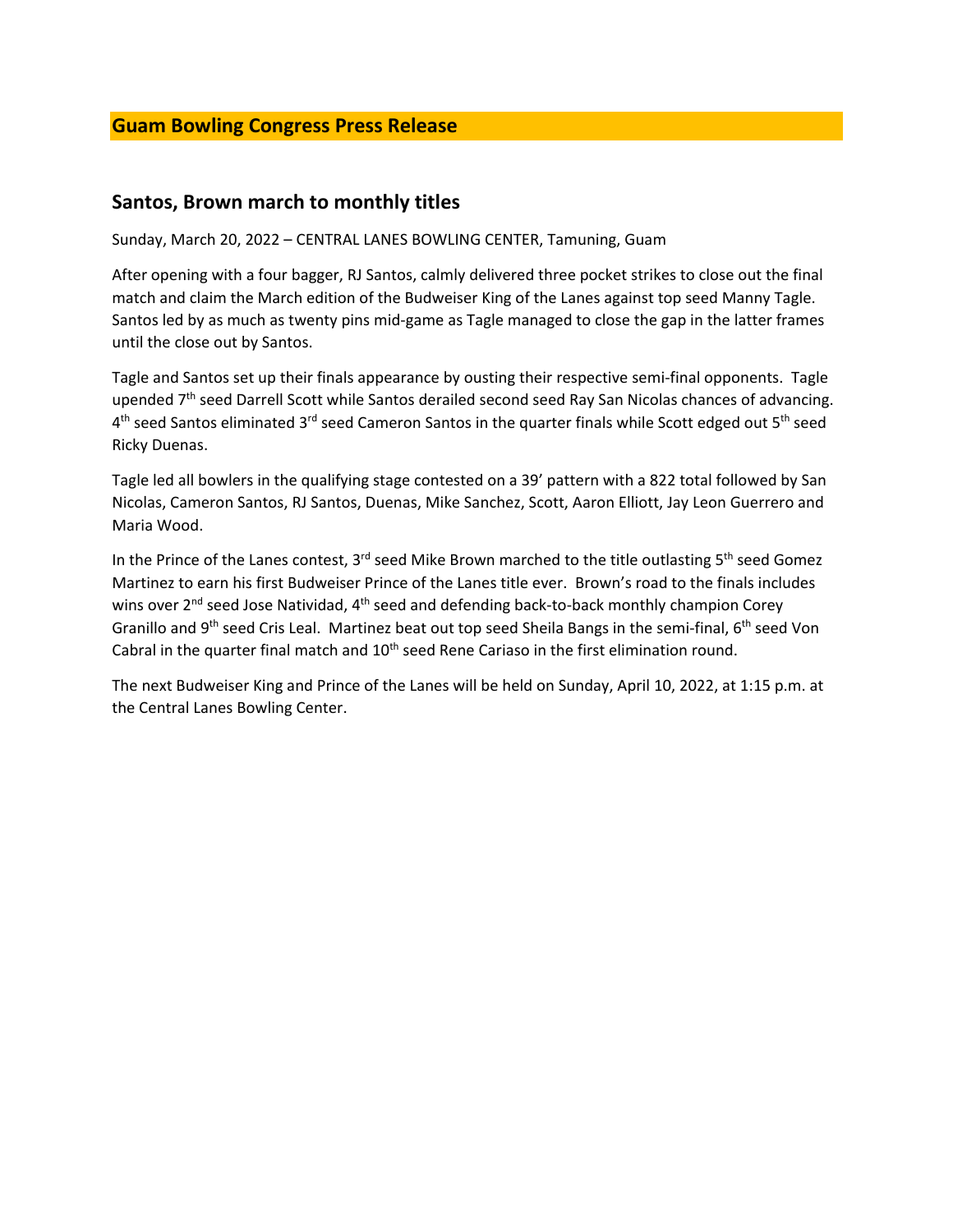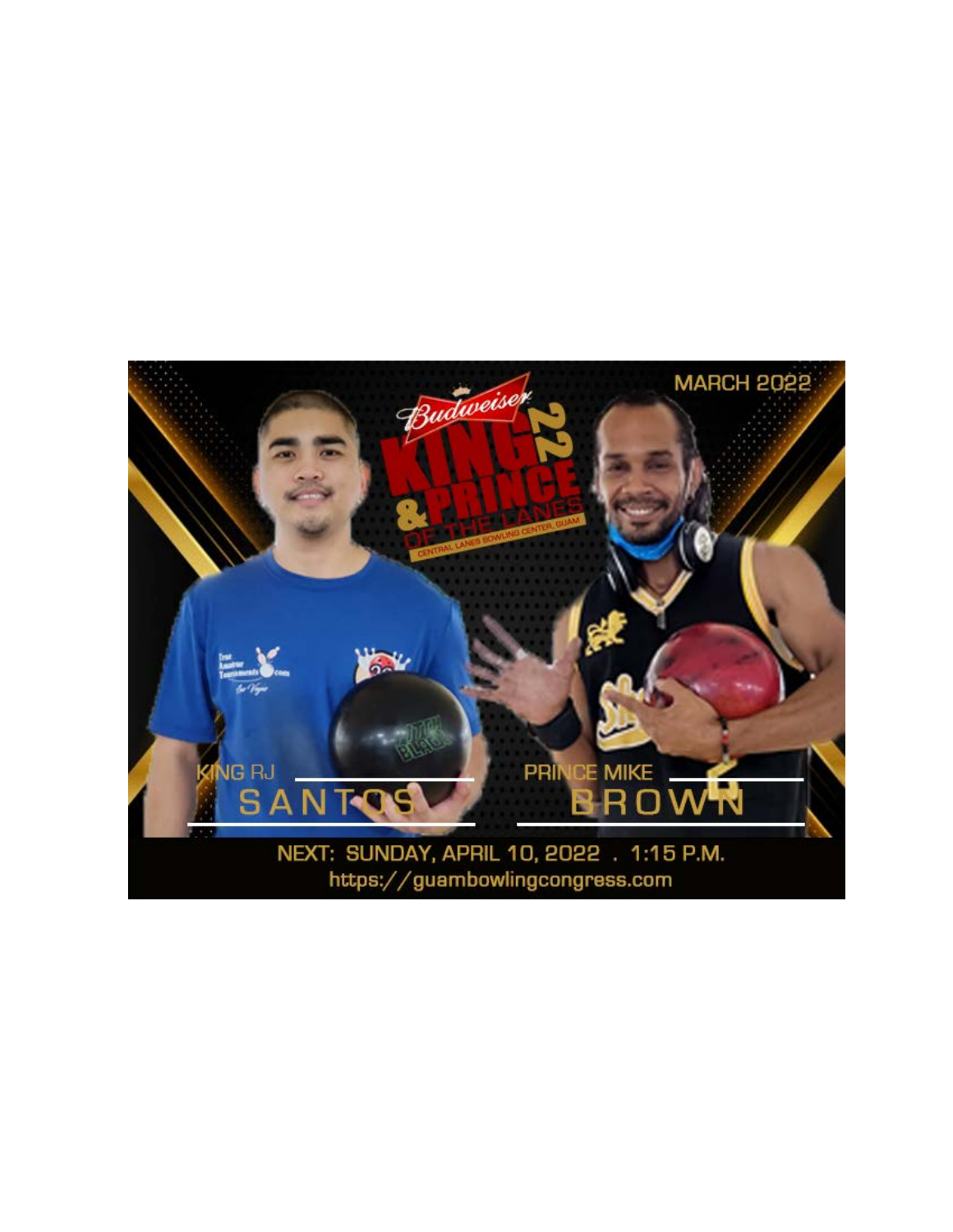## **King and Prince of the Lanes**

# **Sunday, March 20, 2022**

**Central Lanes Bowling Center**

| <b>Name of Bowler</b> |                      |                   |                |      |        | Game 1 |                          |                |      |        | Game 2       |                                  |                 |              | Game 3 |     |    |                                  |            | Game 4 |                 |    | <b>Scratch</b> | No. of       |              |                | Grand       |              |
|-----------------------|----------------------|-------------------|----------------|------|--------|--------|--------------------------|----------------|------|--------|--------------|----------------------------------|-----------------|--------------|--------|-----|----|----------------------------------|------------|--------|-----------------|----|----------------|--------------|--------------|----------------|-------------|--------------|
|                       | <b>Pos Last Name</b> | <b>First Name</b> | <b>Average</b> | Hdcp |        |        | Lane   Seq   Score   Hcp |                |      |        |              | Total   Lane   Seq   Score   Hcp |                 | <b>Total</b> |        |     |    | Lane   Seq   Score   Hcp   Total | Lane   Seg |        | Score Hcp Total |    |                | <b>Total</b> | <b>Games</b> | <b>Average</b> | <b>Hdcp</b> | <b>Total</b> |
|                       | 1 Bangs              | Sheila            | 162            | 29   |        |        | 167                      | 2 <sup>c</sup> | 196  | $\cap$ | B            | 190                              | 29              | 219          | 26     | 140 | 29 | 169                              | $\cap$     |        | 147             | 29 | 176            | 644          |              | 161.00         | 116         | 760          |
|                       | 2 Natividad          | <b>Jose</b>       | 166            | 18   |        |        | 186                      | 18             | 204  | 26     | $\mathsf{B}$ | 142                              | 18              | 160          | 30     | 150 | 18 | 168                              |            | B      | 200             |    | 218            | 678          |              | 169.50         | 72          | 750          |
|                       | 3 Brown              | Mike              | 158            | 24   | 28     |        | 137                      | 24             | 161  |        | B            | 179                              | 24              | 203          | 18     | 184 | 24 | 208                              |            |        | 153             | 24 | <b>177</b>     | 653          |              | 163.25         | 96I         | 749          |
|                       | 4 Granillo           | Corey             | 174            |      |        |        | 1331                     | 12             | 145  | 28     | B            | 157                              | 12              | 169          | 14     | 165 | 12 | 177                              | 18         |        | 214             | 12 | 226            | 669          |              | 167.25         | 48 I        | 717          |
|                       | 5 Martinez           | Gomez             | 173            | ᅩ    | 30     | D      | 1381                     | 12             | 150  | 16     | $\mathsf B$  | 186                              | 12              | 198          | 20     | 168 | 12 | 180                              | 24         | B      | 157             | 12 | 169            | 649          |              | 162.25         | 48 I        | 697          |
|                       | 6 Cabral             | lVon              | 168            | 16   | 29     | D      | 155 <sup>1</sup>         | 16             |      |        | B            | 144                              | 16              | 160          |        | 158 | 16 | 174                              |            | B      | 166             |    | <b>182</b>     | 623          |              | 155.75         | 64 I        | 687          |
|                       | 1Kim                 | Miyuki            | 146            |      | $\cap$ | n.     | 129 I                    | 41             | 170  |        | B            | 114                              | 41              | 155          | 28     | 156 | 41 | 197                              | 14         |        | 115             | 41 | 156            | 514          |              | 128.50         | 164         | 678          |
|                       | 8 Palaganas          | Rudy              | 168            | 16   |        |        | 149                      | 16             | 165  | 20     | B            | 145                              | 16              | 161          | 24     | 161 | 16 | 177                              | 28         |        | 147             | ΤO | 163            | 602          |              | 150.50         | 64 I        | 666          |
|                       | Э Leal               | Cris              | 175            | ᆠᆂ   |        |        | 1651                     | 11             | 1761 | 30     | B            | 137                              | 11              | 148          | 16     | 158 | 11 | 169                              |            | B      | 149             | ᆠ  | 160            | 609          |              | 152.25         | 44          | 653          |
|                       | 10 Cariaso           | Rene              | 169            | 15   | 30     |        | 128 l                    | 15             | 143  | 16     |              | 153                              | 15 <sub>1</sub> | 168          | 20     | 136 | 15 | 151                              |            |        | 156             | TЭ | 171            | 573          |              | 143.25         | 60 I        | 633          |
|                       | 11 Roberto           | Bill              | 170            |      |        | D      | 160 I                    | 1!             | 175  | 18     | B            | 105                              | 15 <sub>1</sub> | 120          | 22     | 108 | 15 | 123                              |            |        | 138             | ΤP | <b>1531</b>    | 511          |              | 127.75         |             | 571          |

| <b>Name of Bowler</b> |                   |                |             | Game 1 |  |                                                             | Game 2 |                  |                          |                |     |  | Game 3       |    |                |                          |  |                 | Game 4 |  | <b>Scratch</b>            | <u>No. of </u> |              |              | Grand          |      |              |
|-----------------------|-------------------|----------------|-------------|--------|--|-------------------------------------------------------------|--------|------------------|--------------------------|----------------|-----|--|--------------|----|----------------|--------------------------|--|-----------------|--------|--|---------------------------|----------------|--------------|--------------|----------------|------|--------------|
| <b>Pos Last Name</b>  | <b>First Name</b> | <b>Average</b> | <b>Hdcp</b> |        |  | Lane   Seq   Score   Hcp   Total   Lane   Seq   Score   Hcp |        |                  |                          |                |     |  | <b>Total</b> |    |                | Lane   Seq   Score   Hcp |  | <b>Total</b>    | Lane   |  | Seq   Score   Hcp   Total |                | <b>Total</b> | <b>Games</b> | <b>Average</b> | Hdcp | <b>Total</b> |
| 1 Tagle               | Manny             |                |             | 28     |  | 242                                                         |        | 242 l            | 14                       | A              | 181 |  | 181          | 18 | A              | 231                      |  | 231             | 22     |  | 168                       | 168            | 822          |              | 205.50         |      | 822          |
| 2 San Nicolas         | Ray               |                |             | 26     |  | 179                                                         |        | 1791             | 30                       |                | 232 |  | 232          | 16 |                | 181                      |  | 181             | 20     |  | 208                       | 208            | 800          |              | 200.00         |      | 800          |
| 3 Santos              | Cameron           |                |             | 21     |  | 219                                                         |        | <b>2191</b>      |                          |                | 190 |  | 190          | 13 | A              | 157                      |  | 157             | 27     |  | 189                       | 189            | 755          |              | 188.75         |      | 755          |
| 4 Santos              | <b>RJ</b>         |                |             | 18     |  | 198                                                         |        | 1981             | 22                       |                | 215 |  | 215          | 26 | $\overline{A}$ | 17 <sub>3</sub>          |  | 173             | 30     |  | 169                       | 169            | 755          |              | 188.75         |      | 755          |
| Duenas                | Ricky             |                |             | 16     |  | 133                                                         |        | 1331             | 20                       |                | 216 |  | 216          | 24 |                | 190                      |  | 190             | 28     |  | 213                       | 213            | 752          |              | 188.00         |      | 752          |
| 6 Sanchez             | Mike              |                |             | 19     |  | 179                                                         |        | 179 <sub>l</sub> |                          | $\overline{A}$ | 192 |  | 192          | 29 | $\Delta$       | 150                      |  | 150             | 25     |  | 219                       | 219            | 740          |              | 185.00         |      | 740          |
| 7 Scott               | Darrell           |                |             | 22     |  | 170                                                         |        | 170              | 26                       |                | 245 |  | 245          | 30 |                | 169                      |  | 16 <sub>S</sub> | 16     |  | 149                       | 149            | 733          |              | 183.25         |      | 733          |
| 8 Elliott             | Aaron             |                |             | 24     |  | 192                                                         |        | 192              | 28                       |                | 146 |  | 146          | 14 |                | 172                      |  | 172             | 18     |  | 204                       | 204            | 714          |              | 178.50         |      | 714          |
| 9 Leon Guerrero       | Jay               |                |             | 27     |  | 156                                                         |        | 156I             | 23                       | $\Delta$       | 214 |  | 214          | 19 |                | 201                      |  | 201             | 15     |  | 139                       | 139            | 710          |              | 177.50         |      | 710          |
| 10 Wood               | Maria             |                | 8           | 23     |  | 180                                                         |        | 188              | 19                       |                | 180 |  | 188          | 15 | $\overline{A}$ | 158                      |  | 166             | 29     |  | 143                       | 151            | 661          |              | 165.25         | 32   | 693          |
| 11 Cruz               | Ray               |                |             | 17     |  | 146                                                         |        | 146 l            | 13                       |                | 169 |  | 169          | 27 |                | 180                      |  | 180             | 23     |  | 190                       | 190            | 685          |              | 171.25         |      | 685          |
| 12 Duenas             | Evan              |                |             | 20     |  | 169                                                         |        | 169              | 24                       |                | 181 |  | 181          | 28 |                | 169                      |  | 169             | 14     |  | 158                       | 158            | 677          |              | 169.25         |      | 677          |
| 13 Borja              | Darien            |                |             | 25     |  | 133                                                         |        | 1331             |                          | $\overline{A}$ | 137 |  | 137          |    | $\overline{A}$ | 189                      |  | 189             | 13     |  | 158                       | 158            | 617          |              | 154.25         |      | 617          |
| 14 Blas               | Juan              |                |             | 15     |  | 140                                                         |        | 140              | 29                       |                | 150 |  | 150          | 25 | $\overline{A}$ | 166                      |  | 166             | 21     |  | 159                       | 159            | 615          |              | 153.75         |      | 615          |
| 15 Borja              | Gregory           |                |             | 13     |  | 146                                                         |        | 146 I            | $\overline{\phantom{0}}$ |                | 134 |  | 134          | 23 |                | 191                      |  | 191             | 19     |  | 134                       | 134            | 605          |              | 151.25         |      | 605          |
| 16 Etheridge          | Ty                |                |             | 14     |  | 109                                                         |        | .091             | 18                       |                | 167 |  | 167          | 22 |                | 17!                      |  | 175             | 26     |  | 139                       | 139            | 590          |              | 147.50         |      | 590          |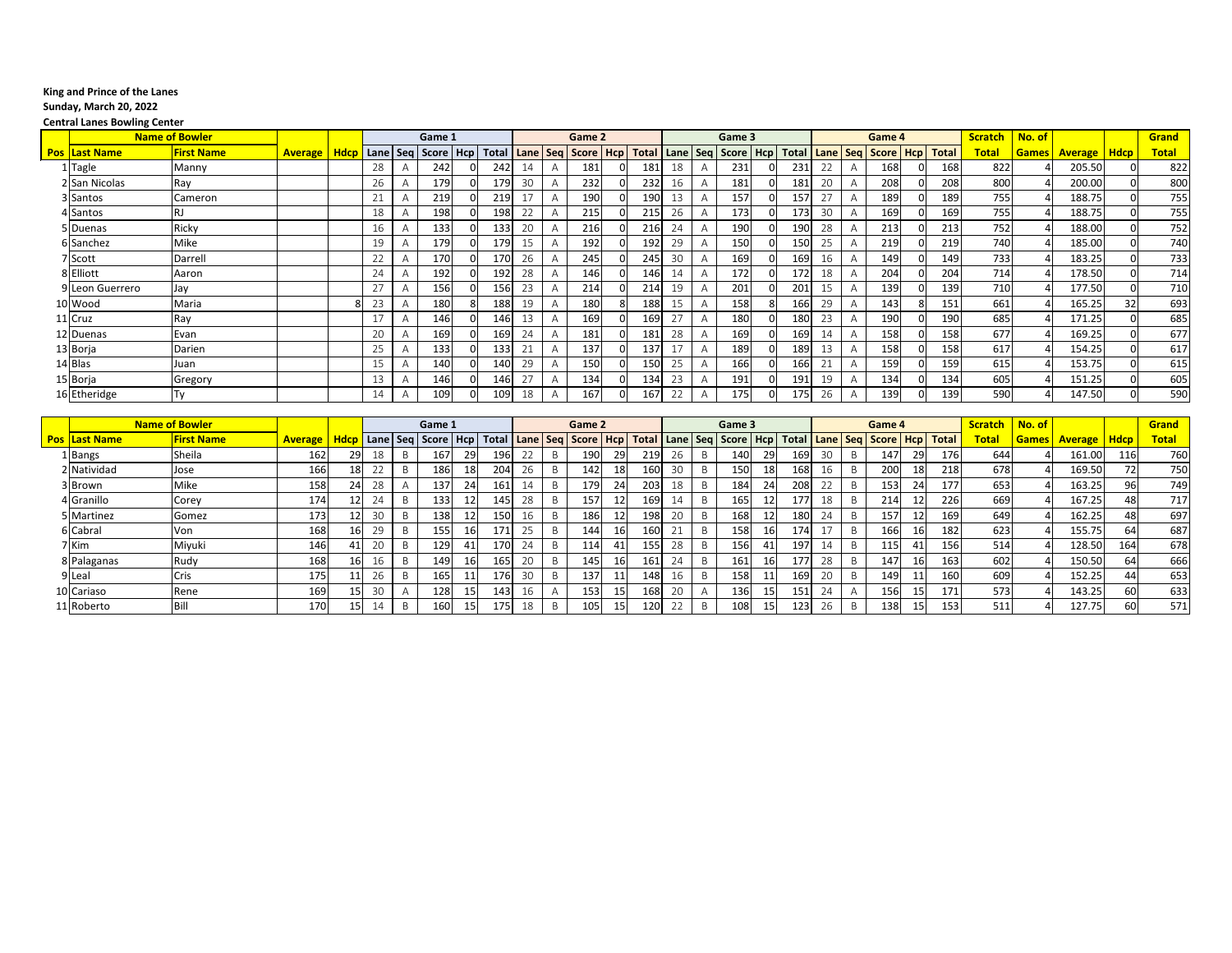### **Elimination Round - March 2022**

30 8 Rudy Palaganas 136 16 152

| Round 1                   |               | <b>Round 2</b>              |                    | Semi-Final                        |               | <b>MONTHLY FINALS</b>    |               |  |  |  |  |
|---------------------------|---------------|-----------------------------|--------------------|-----------------------------------|---------------|--------------------------|---------------|--|--|--|--|
|                           |               |                             |                    |                                   |               |                          |               |  |  |  |  |
|                           |               |                             |                    | <b>King of the Lanes</b>          |               |                          |               |  |  |  |  |
| Lane Seed Athlete's Name  | Game Hp Total | Lane Seed Athlete's Name    | Game Hp Total      | Lane Seed Athlete's Name          | Game Hp Total | Lane Seed Athlete's Name | Game Hp Total |  |  |  |  |
| 5 Ricky Duenas<br>13      | 162<br>162    |                             |                    |                                   |               |                          |               |  |  |  |  |
| 14 10 Maria Wood          | 137<br>8 145  | 21 5 Ricky Duenas           | 180<br>180         | 17<br>1 Manny Tagle               | 206<br>206    |                          |               |  |  |  |  |
|                           |               | versus                      |                    | versus                            |               |                          |               |  |  |  |  |
| 6 Mike Sanchez<br>15      | 193<br>193    | 7 Darrell Scott<br>22       | 184<br>184         | 18<br>7 Darrell Scott             | 175<br>175    | 1 Manny Tagle<br>13      | 208<br>208    |  |  |  |  |
| 7 Darrell Scott<br>16     | 199<br>199    |                             |                    |                                   |               |                          |               |  |  |  |  |
|                           |               |                             |                    |                                   |               | versus                   |               |  |  |  |  |
|                           |               |                             |                    |                                   |               |                          |               |  |  |  |  |
| 17<br>3 Cameron Santos    | 156<br>156    |                             |                    |                                   |               |                          |               |  |  |  |  |
| 9 Jay Leon Guerrero<br>18 | 153<br>153    | 3 Cameron Santos<br>23      | 141<br>141         | 15<br>4 RJ Santos                 | 220<br>220    | 4 RJ Santos<br>14        | 233<br>233    |  |  |  |  |
| 4 RJ Santos<br>19         | 199<br>199    | versus<br>4 RJ Santos<br>24 | 178<br>178         | versus<br>2 Ray San Nicolas<br>16 | 157<br>157    |                          |               |  |  |  |  |
| 8 Aaron Elliott<br>20     | 180<br>180    |                             |                    |                                   |               |                          |               |  |  |  |  |
|                           |               |                             |                    |                                   |               |                          |               |  |  |  |  |
|                           |               |                             |                    | <b>Prince of the Lanes</b>        |               |                          |               |  |  |  |  |
| Lane Seed Athlete's Name  | Game Hp Total | Lane Seed Athlete's Name    | Game Hp Total      | Lane Seed Athlete's Name          | Game Hp Total | Lane Seed Athlete's Name | Game Hp Total |  |  |  |  |
| 5 Gomez Martinez<br>23    | 170 12 182    |                             |                    |                                   |               |                          |               |  |  |  |  |
| 24 10 Rene Cariaso        | 135 15 150    | 5 Gomez Martinez<br>13      | 149 12 161         | 1 Sheila Bangs<br>19              | 143 29 172    |                          |               |  |  |  |  |
|                           |               | versus                      |                    | versus                            |               |                          |               |  |  |  |  |
| 6 Von Cabral<br>25        | 151 16 167    | 6 Von Cabral<br>14          | 135 16 151         | 20<br>5 Gomez Martinez            | 213 12 225    | 5 Gomez Martinez<br>15   | 139 12 151    |  |  |  |  |
| 7 Miyuki Kim<br>26        | 93 41 134     |                             |                    |                                   |               |                          |               |  |  |  |  |
|                           |               |                             |                    |                                   |               |                          |               |  |  |  |  |
|                           |               |                             |                    |                                   |               | versus                   |               |  |  |  |  |
| 3 Mike Brown<br>27        | 165 24 189    |                             |                    |                                   |               |                          |               |  |  |  |  |
| 28<br>9 Cris Leal         | 147 11 158    | 3 Mike Brown<br>15          | 221<br>197<br>- 24 | 21<br>3 Mike Brown                | 123 24 147    | 3 Mike Brown<br>16       | 145 24 169    |  |  |  |  |
|                           |               | versus                      |                    | versus                            |               |                          |               |  |  |  |  |

29 4 Corey Granillo 12 170 12 182 | 16 4 Corey Granillo 192 12 204 | 22 2 Jose Natividad 127 18 145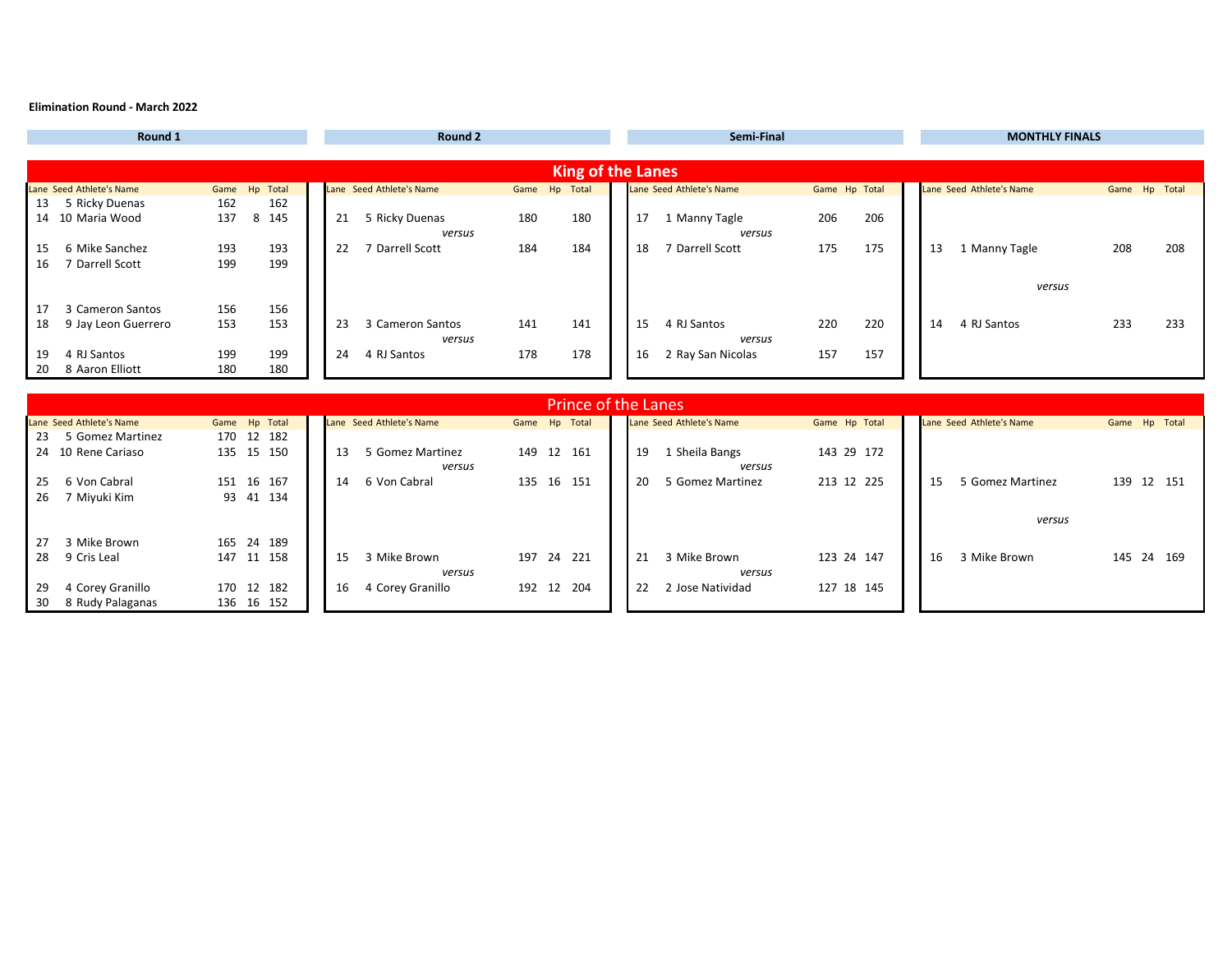#### King and Prince of the Lanes

Leaderboard

|     |                       |                   |                     |                 |                |                | King of the Lanes |     |            |     |     |     |     |            |            |               |
|-----|-----------------------|-------------------|---------------------|-----------------|----------------|----------------|-------------------|-----|------------|-----|-----|-----|-----|------------|------------|---------------|
|     |                       |                   |                     |                 |                |                |                   |     |            |     |     |     |     |            |            |               |
| Pos | Last Name             | <b>First Name</b> | Total<br>Points     | Jan             | Feb            | Mar            | Apr               | May | <b>Jun</b> | Jul | Aug | Sep | Oct | <b>Nov</b> | <b>Dec</b> | <b>Titles</b> |
|     |                       |                   |                     |                 |                |                |                   |     |            |     |     |     |     |            |            |               |
|     | 1 Leon Guerrero       | Jay               | 35                  | 30              |                | 5              |                   |     |            |     |     |     |     |            |            | $\mathbf{1}$  |
|     | 2 San Nicolas         | Ray               | $\overline{45}$     | 10              | 20             | 15             |                   |     |            |     |     |     |     |            |            |               |
|     | 3 Elliott             | Aaron             | 35                  |                 | 30             | 5              |                   |     |            |     |     |     |     |            |            | $\mathbf{1}$  |
|     | 4 Camacho             | Jeremiah          | 20                  | 20              |                |                |                   |     |            |     |     |     |     |            |            |               |
|     | 5 Santos              | RJ                | 50                  | $\overline{15}$ | 5              | 30             |                   |     |            |     |     |     |     |            |            | $\mathbf{1}$  |
|     | 6 Manibusan           | <b>Brian</b>      | 20                  | 5               | 15             |                |                   |     |            |     |     |     |     |            |            |               |
|     | $\overline{7}$ Castro | JD                | 15                  |                 | 15             |                |                   |     |            |     |     |     |     |            |            | DC            |
|     | 8 Aquino              | Angelo            | $\overline{15}$     | 15              |                |                |                   |     |            |     |     |     |     |            |            |               |
|     | 9 Manibusan           | Frank Jr          | 15                  | 10              | 5              |                |                   |     |            |     |     |     |     |            |            |               |
|     | 10 Scott              | Darrell           | 25                  |                 | 10             | 15             |                   |     |            |     |     |     |     |            |            |               |
|     | 11 Catbagan           | Charlie           | 10                  |                 | 10             |                |                   |     |            |     |     |     |     |            |            |               |
|     | 12 Santos             | Cameron           | 17                  | $\overline{2}$  | 5              | 10             |                   |     |            |     |     |     |     |            |            |               |
|     | 13 Day                | Erik              | 5                   | 5               |                |                |                   |     |            |     |     |     |     |            |            |               |
|     | 14 Duenas             | Ricky             | 15                  | 5               |                | 10             |                   |     |            |     |     |     |     |            |            |               |
|     | 15 Borja              | Darien            | $\overline{7}$      | 5               |                | $\overline{2}$ |                   |     |            |     |     |     |     |            |            |               |
|     | 16 Blas               | Juan              | $\overline{7}$      |                 | 5              | $\overline{2}$ |                   |     |            |     |     |     |     |            |            |               |
|     | 17 Sanchez            | Mike              | $\mathsf 9$         | 2               | $\overline{2}$ | 5              |                   |     |            |     |     |     |     |            |            |               |
|     | 18 Wood               | Maria             | $\overline{7}$      | 2               |                | 5              |                   |     |            |     |     |     |     |            |            |               |
|     | 19 Cruz               | Ray               | $\overline{4}$      | $\overline{2}$  |                | $\overline{2}$ |                   |     |            |     |     |     |     |            |            |               |
|     | 20 Mercado            | John              | $\overline{2}$      | $\overline{2}$  |                |                |                   |     |            |     |     |     |     |            |            |               |
|     | 21 Wong               | Michael           | $\overline{2}$      | $\overline{2}$  |                |                |                   |     |            |     |     |     |     |            |            |               |
|     | $22$ Duenas           | Evan              | $\overline{4}$      | $\overline{2}$  |                | $\overline{2}$ |                   |     |            |     |     |     |     |            |            |               |
|     | 23 Gutierrez          | Jared             | $\overline{2}$      |                 | $\overline{2}$ |                |                   |     |            |     |     |     |     |            |            |               |
|     | 24 Villanueva         | Cesar             | $\overline{2}$      |                 | $\overline{2}$ |                |                   |     |            |     |     |     |     |            |            |               |
|     | 25 Borja              | Gregory           | $\overline{2}$      |                 |                | $\overline{2}$ |                   |     |            |     |     |     |     |            |            |               |
|     | 26 Etheridge          | Ty                | $\overline{2}$      |                 |                | $\overline{2}$ |                   |     |            |     |     |     |     |            |            |               |
| 27  | Tagle                 | Manny             | 20                  |                 |                | 20             |                   |     |            |     |     |     |     |            |            |               |
| 28  |                       |                   | $\mathsf{O}\xspace$ |                 |                |                |                   |     |            |     |     |     |     |            |            |               |
| 29  |                       |                   | $\mathsf{O}\xspace$ |                 |                |                |                   |     |            |     |     |     |     |            |            |               |
| 30  |                       |                   | $\mathsf{O}\xspace$ |                 |                |                |                   |     |            |     |     |     |     |            |            |               |
| 31  |                       |                   | $\mathsf{O}\xspace$ |                 |                |                |                   |     |            |     |     |     |     |            |            |               |
| 32  |                       |                   | $\mathbf 0$         |                 |                |                |                   |     |            |     |     |     |     |            |            |               |
| 33  |                       |                   | $\mathsf{O}\xspace$ |                 |                |                |                   |     |            |     |     |     |     |            |            |               |
| 34  |                       |                   | $\mathsf{O}\xspace$ |                 |                |                |                   |     |            |     |     |     |     |            |            |               |
| 35  |                       |                   | $\mathsf{O}\xspace$ |                 |                |                |                   |     |            |     |     |     |     |            |            |               |
| 36  |                       |                   | $\mathsf{O}\xspace$ |                 |                |                |                   |     |            |     |     |     |     |            |            |               |
| 37  |                       |                   | $\mathsf{O}\xspace$ |                 |                |                |                   |     |            |     |     |     |     |            |            |               |
| 38  |                       |                   | $\mathsf{O}\xspace$ |                 |                |                |                   |     |            |     |     |     |     |            |            |               |
| 39  |                       |                   | $\mathsf{O}\xspace$ |                 |                |                |                   |     |            |     |     |     |     |            |            |               |
| 40  |                       |                   | $\mathsf{O}\xspace$ |                 |                |                |                   |     |            |     |     |     |     |            |            |               |